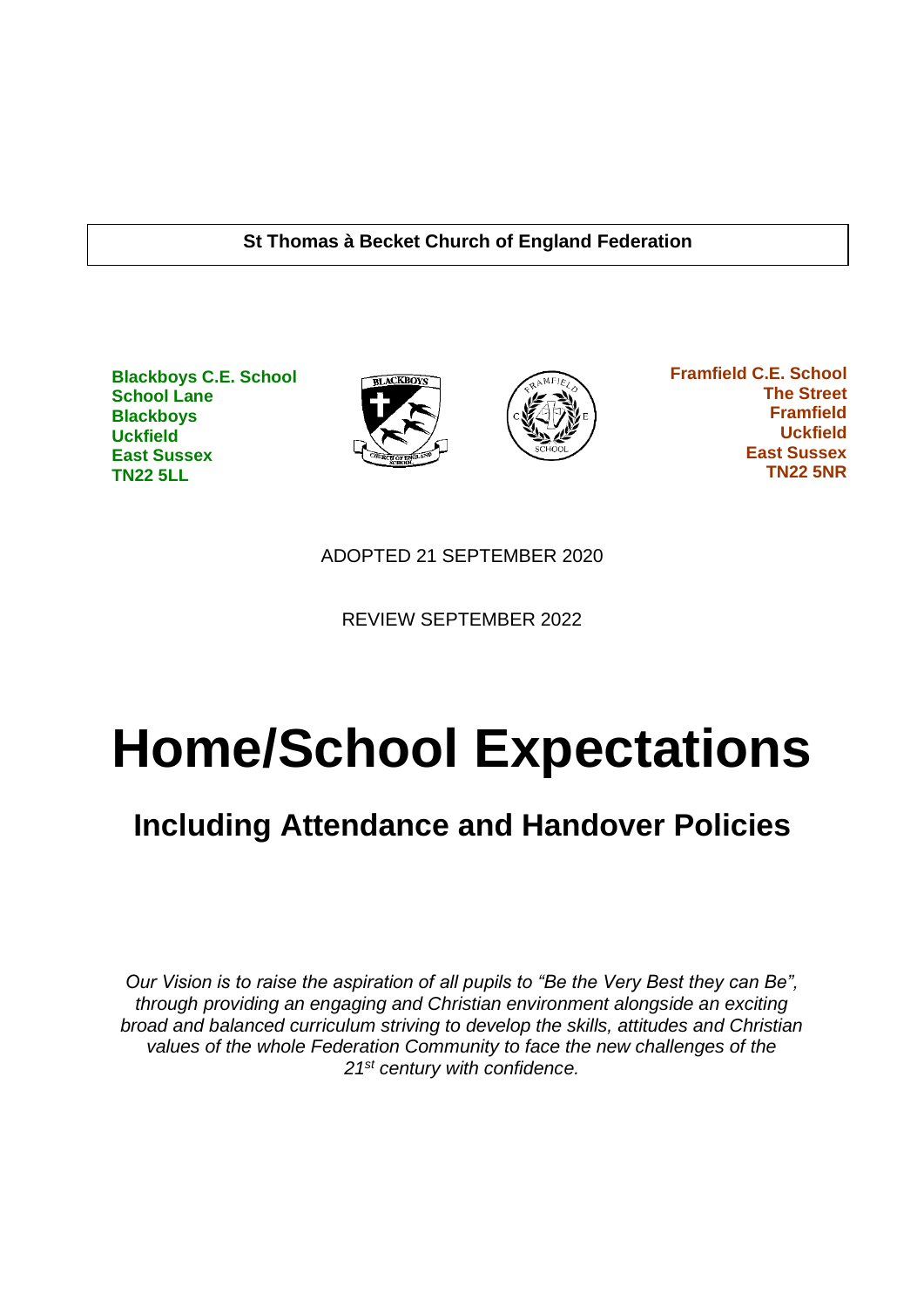| <b>Contents</b>          | Page            |
|--------------------------|-----------------|
| Introduction             | 3               |
| Home/School Expectations | 3               |
| <b>Attendance Policy</b> | $\overline{4}$  |
| <b>Handover Policy</b>   | $\overline{7}$  |
| Contact                  | 10 <sup>°</sup> |
| <b>Review</b>            | 10 <sup>°</sup> |
| Appendix One             | 11              |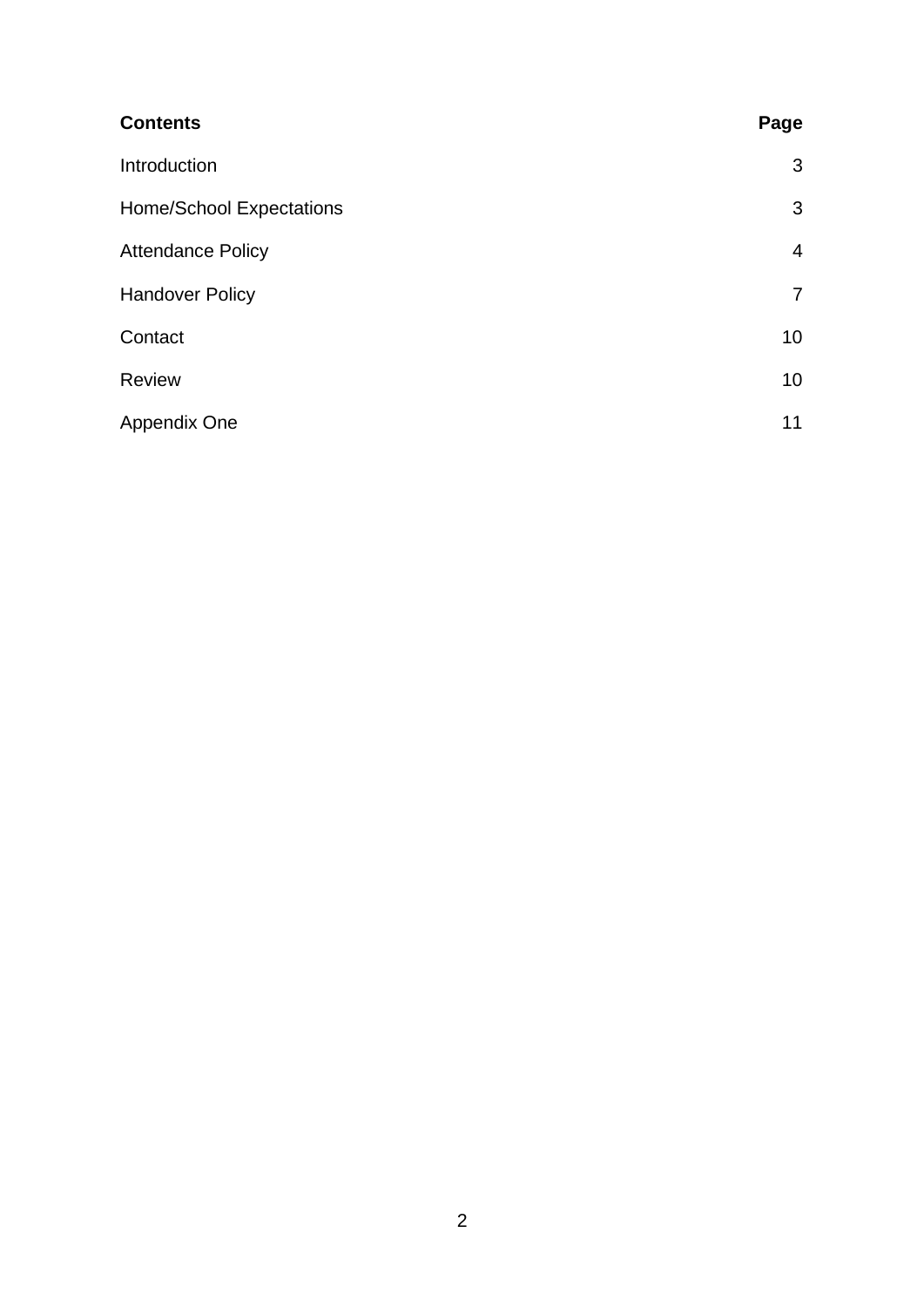#### **Introduction**

We believe that if children feel safe, nurtured and supported in our school communities, (and each family is a part of those communities) then the mutual effort of working together to fulfil our aims will make for successful, happy children, (as Jesus teaches us that whatever we do we must put in our best effort) and thus enable them to "Be the best they can be".

The St Thomas à Becket Church of England Federation (which is referred to as the Federation in the rest of this document) has drawn up the following policies and guidance to:

- help new and existing parents/carers to settle into the Federation's schools
- set out the roles of both the Federation schools and parents/carers in our pupils' education.

The Federation's aim is to enable all pupils to fulfil their individual potential within a Christian setting.

Federation policies that include information that is useful to parents/carers are:

- Relationships and Behaviour Policy
- Allergy Awareness Policy
- Acceptable Use Policy Children, Parents and Carers
- Charging and Remissions Policy
- Supporting Pupils with Medical Conditions Policy
- Home Learning Policy
- Anti-Bullying Policy

#### **Home/School Expectations**

#### **The Federation aims to give your child:**

- A happy, stimulating and friendly environment grounded on Christian principles
- Creative and engaging teaching, providing equal opportunities for all
- An environment in which achievement in all aspects of school life is promoted and celebrated
- The foundation for life-long learning
- Intellectual and physical challenge to develop potential
- Respect and consideration
- The skills to develop lasting friendships
- Commitment
- An understanding of Christian values
- The opportunity to participate in Christian worship
- The opportunity to develop an awareness of cultures other than their own
- Support in their growth towards independence, recognising and building on each child's strengths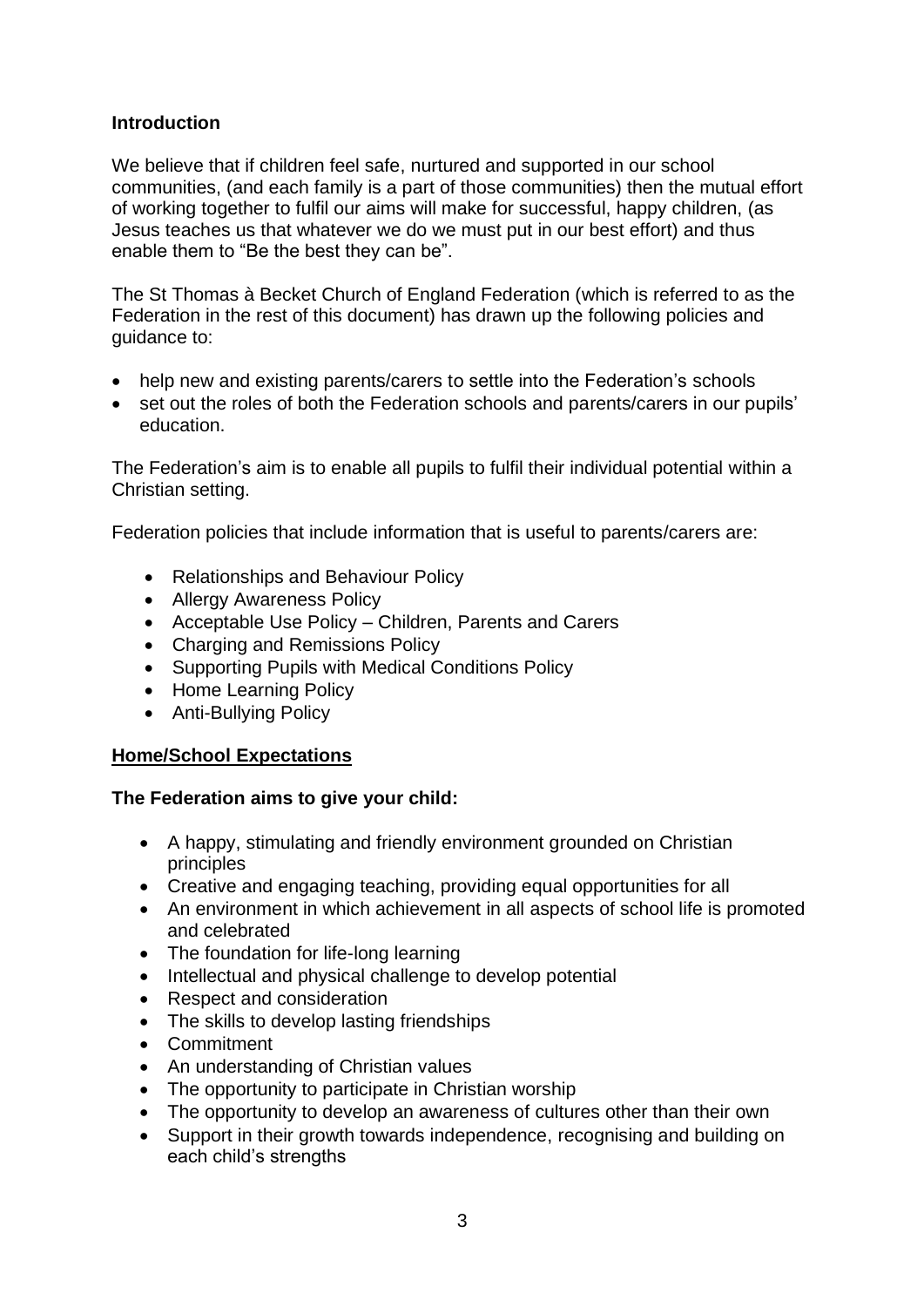• Preparation for life in a  $21<sup>st</sup>$  century future, including explanations of the potential dangers and benefits of the internet and social media

### **We expect parents/carers to:**

- Report issues of concern to your school within the Federation and trust the school to take appropriate action
- Ensure that your school within the Federation is made aware of any changes in family circumstances or arrangements
- Respect the aims and ethos of the Federation
- Encourage your child to be friendly and caring
- Support your child to do their very best at all times
- Ensure that your child reads regularly at home and completes homework tasks as appropriate
- Encourage your child to become independent and organised
- Encourage your child to join in all activities with enthusiasm
- Ensure that your child is polite and respectful to all members of our Federation community
- Encourage your child to do their best to be responsible at all times in all aspects of their school life
- Ensure that your child behaves appropriately and respects the educational environment
- Ensure that your child arrives at their school on time and is collected punctually
- Ensure your child attends school every day
- Inform your school within the Federation by 9.10 am at the latest if your child/children are unable to attend school due to illness or are going to be unexpectedly late
- Inform your school within the Federation of any pre-arranged appointments (i.e. medical) that would mean the absence of your child/children from school
- Ensure that your child is appropriately dressed and equipped, ready and prepared for the day ahead
- Keep your school within the Federation informed of anything that might affect your child's work or behaviour
- Monitor and take responsibility for your child's access and use of the internet at home
- Respect professional judgement and work together in the interests of the individual child
- Agree to support the Federation school's Relationships and Behaviour Policy
- Refrain from discussing or alluding to the Federation's schools, or any member of its community, on social networking sites

# **Attendance Policy**

This policy reflects the vision and aims of the Federation by

• Encouraging members of staff, parents/carers and children to maximise the learning experience in order that all children reach their full potential.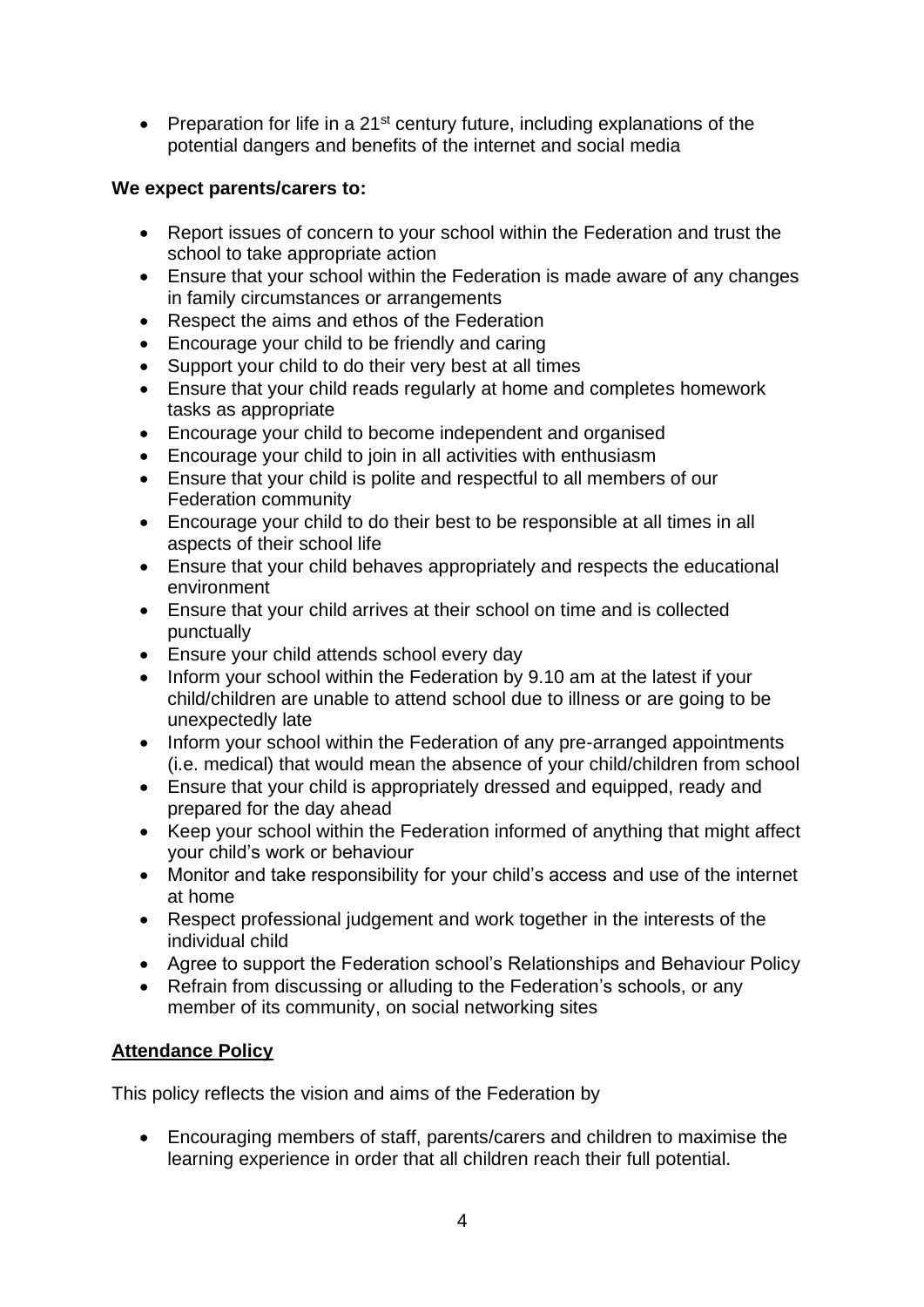• Providing clear procedures for involving parents relating to school attendance.

#### **Principles**

Regular and punctual attendance is of paramount importance in ensuring that all children have full access to the curriculum. Valuable learning time is lost when children are absent or late.

Children should be at school, on time, every day the school is open, unless the reason for the absence is unavoidable. Permitting absence from school without a good reason is an offence by the parent.

Children are sometimes reluctant to attend school. Any problems with regular attendance are best sorted out between the Federation school, the parents and the child. If a child is reluctant to attend, it is never better to cover up their absence or to give in to pressure to excuse them from attending. This gives the impression that attendance does not matter and may make things worse.

Every half-day absence has to be classified by the Federation school, (not by the parents), as either AUTHORISED or UNAUTHORISED. This is why information about the cause of each absence is always required, preferably in writing.

#### *Authorised absences are mornings or afternoons away from school for a reason such as genuine illness or other unavoidable cause.*

*Unauthorised absences are those which the school does not consider reasonable and for which no "leave" has been given. This includes:* 

- ❖ *parents keeping children off school unnecessarily*
- ❖ *truancy before or during the school day*
- ❖ *absences which have never been properly explained*
- ❖ *children who arrive at school too late to get a mark*

Parents are expected to contact their school at an early stage and to work with members of staff in resolving any problems together. If difficulties cannot be sorted out in this way, the Federation school may refer the child to the Education Support, Behaviour and Attendance Service from the Local Authority. The Practitioner will also try to resolve the situation by agreement but, if other ways of trying to improve the child's attendance have failed, these Officers can use Legal Interventions on parents or to seek an Education Supervision Order on the child. The maximum penalty on conviction is a fine of £2,500 and/or 3 months imprisonment.

#### **Procedures**

The Federation applies the following procedures in deciding how to deal with individual absences:

If a child is poorly or had a medical appointment, their school office must be contacted prior to 9:10 am on the day of the absence.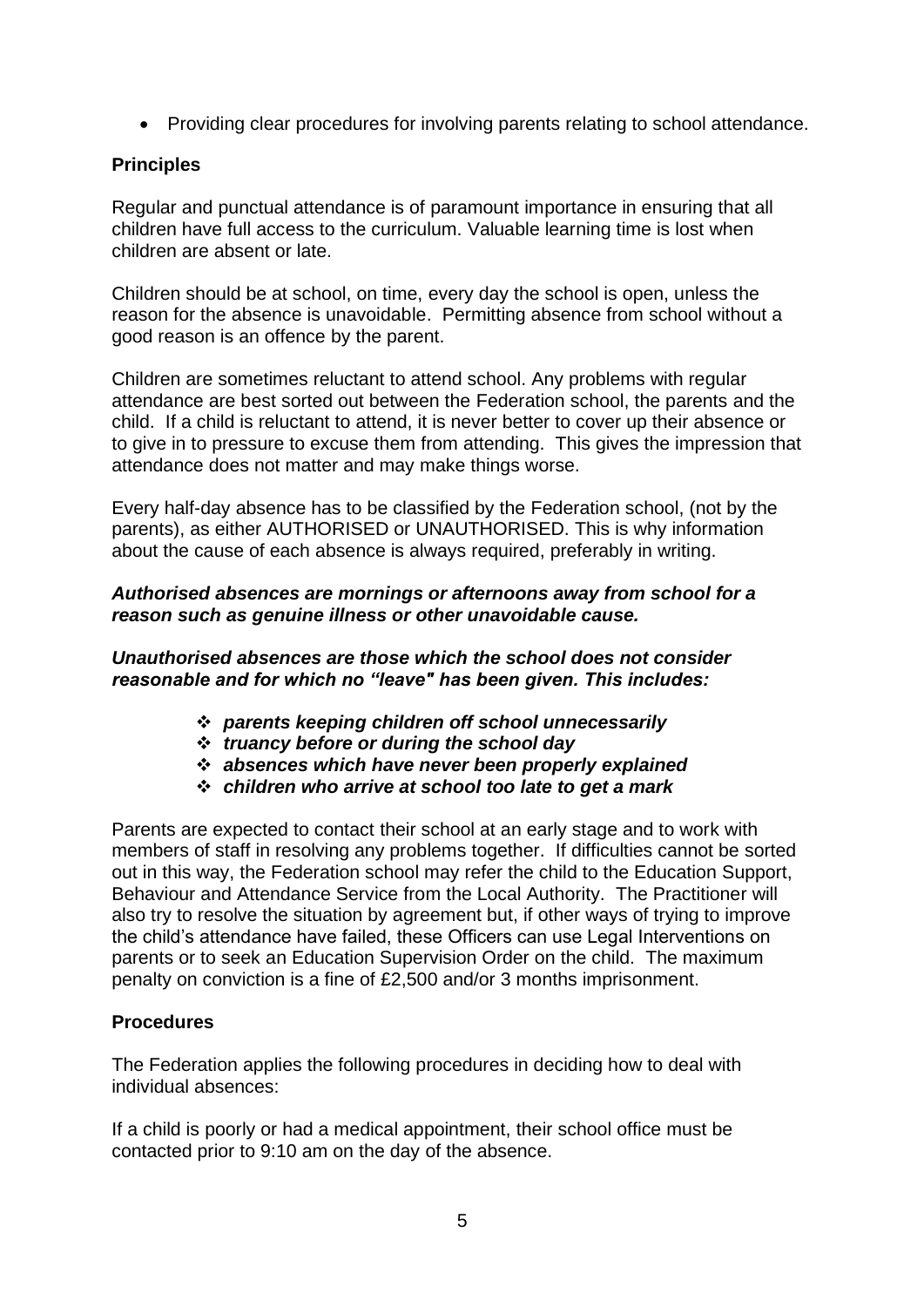An absence form must be collected and filled in from their school office for a planned absence. This absence form must be completed 14 days before the planned absence. It is extremely unlikely the Federation school will authorise this absence.

Absence will only be authorised in very exceptional circumstances.

Should a child not be accounted for by 9:30 am, this becomes a school priority and every effort will be made to contact the family or pupil. This may even include a visit to the child's home to ascertain their safety.

**It is not usually appropriate for the school to authorise absences for shopping, looking after other children, day trips etc. Leave may, however, be granted in an emergency (e.g. bereavement) or for medical appointments which must be in school time.**

#### **Information about individual school targets, projects and special initiatives**

The Federation works very hard to continue to improve attendance, and it is a priority for our Governing Body and Headteachers. Federation School's set high target attendance percentages which are regularly monitored and review at both Staff Meetings and Governing Body Meetings.

#### **Those people responsible for attendance matters in our schools are:**

Blackboys Church of England Primary School – Mr G Sullivan, Headteacher Framfield Church of England Primary School – Mrs L Pestell, Headteacher

#### **Attendance Records**

It is the responsibility of members of staff at each school within the Federation to ensure that an accurate record is kept of all pupils in their school. Any arrival or departure to and from the premises is recorded in a separate register held in the relevant School Reception, which all parents/carers must sign when pupils are taken from the premises earlier than the usual session ends. Similarly, when a pupil arrives late, parents/carers must sign the late book also held in the relevant School Reception.

Each Class Register will be kept in an accessible location in the relevant School Office at all times. Records of daily registers are kept by the Federation for the recommended period by the Local Authority.

If appropriate and at their profession discretion the Designated Safeguarding Lead from each school within the Federation will ensure that alternative providers are fully informed of pupils with open Child Protection [CP] files. If a child is not accounted for by 9.30 am, secretarial staff will endeavour to contact parents/carers to find out why they have not arrived at their school. Looked After Children [LAC] and children with CP plans who are absent will be notified to the relevant Headteacher as a matter of priority. The school within the Federation will inform the Attendance Officer of any child who has unsatisfactory attendance [below 90%] and a pattern of nonattendance on certain days of the week.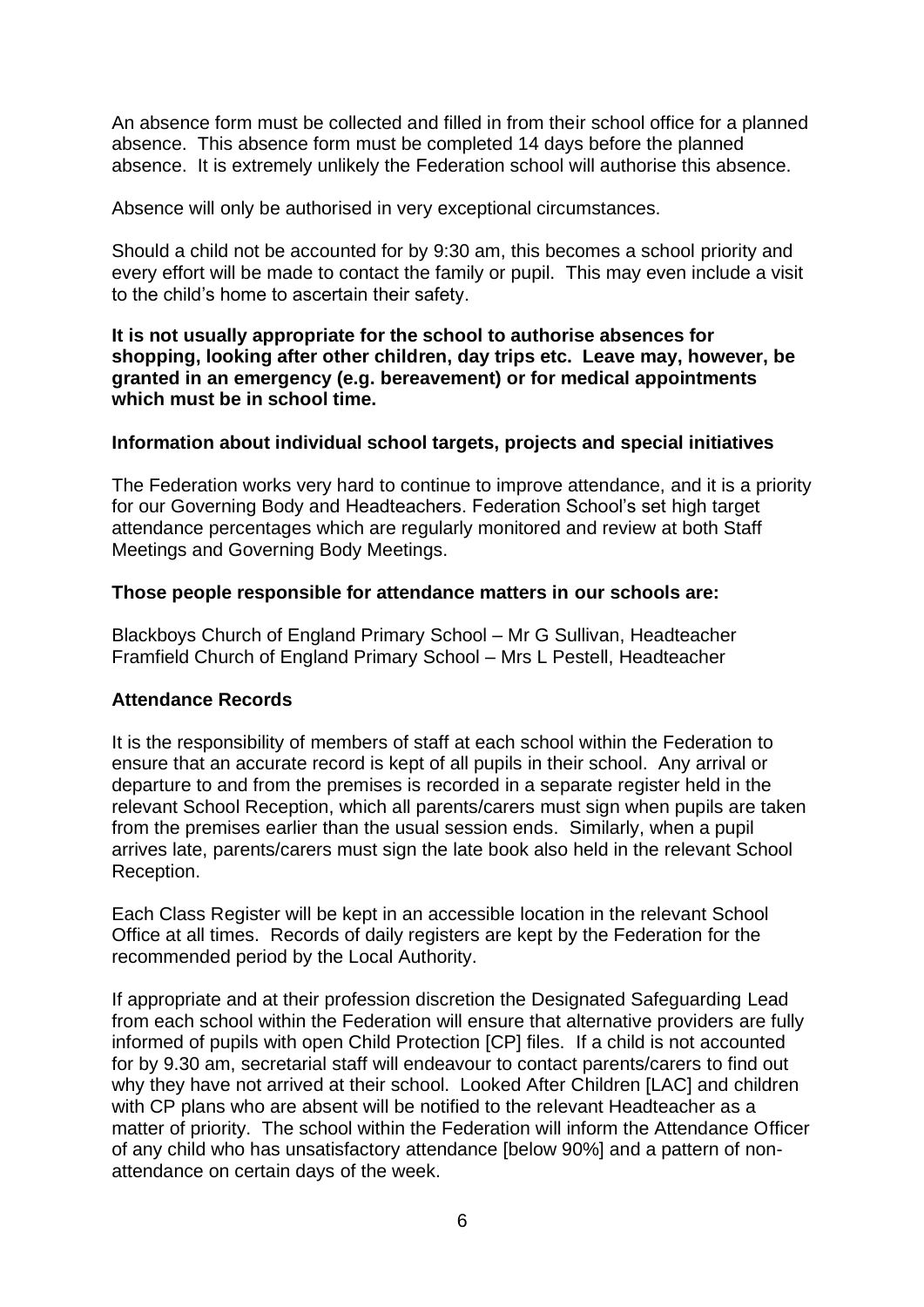#### **Summary**

The Federation has a legal duty to publish its absence figures to parents and to promote attendance. Equally, parents have a duty to make sure that their children attend. The Federation is committed to working with parents as the best way to ensure as high a level of attendance as possible.

#### **Handover Policy**

#### **Introduction and Principles**

This Handover Policy is one of a suite of Federation policies for safeguarding children. Every adult working within the Federation's schools has been trained to appreciate that he or she has a key responsibility for helping to keep children safe at all times. Parents/carers are therefore asked to ensure that handover to their school within the Federation and from their school is conducted safely and on a timely basis.

Every member of staff who works with children has read Part 1 of *Keeping Children Safe in Education*. Staffing ratios at the Federation are generous and deliberately designed to ensure that every pupil is supervised the whole time that he or she is in the care of the Federation.

This policy first sets out the procedures for maintaining safety during the handover process. Secondly, it outlines what the Federation does to ensure that a pupil is held safe if not collected. This policy applies to all pupils including those within the Early Years Foundation Stage (EYFS).

#### **Specific Objectives**

The policy deals with:

- Responsibilities of members of staff and parents/carers
- Start and End of Day Arrangements for each school within the Federation
- Procedures when a pupil is not collected on time

#### **Responsibilities of Members of Staff and Parents/Carers**

All relevant members of staff are aware of this policy through induction training. It is the responsibility of all members of staff to read the detail of the policy and act at all times according to its guidance. Thorough risk assessments and adequate staff/pupil ratios are provided when pupils leave a Federation school's premises.

Schools within the Federation will give a warm and friendly welcome to each pupil on arrival and ensure that they depart safely at the end of each session. When pupils are using the playground they are supervised at all times by an adult on duty. If pupils leave the classroom security to work in other parts of their school, supervision is maintained at all times. If pupils leave the classroom to use the toilet it is the Class Teacher's responsibility to ensure that pupils are accounted for on return to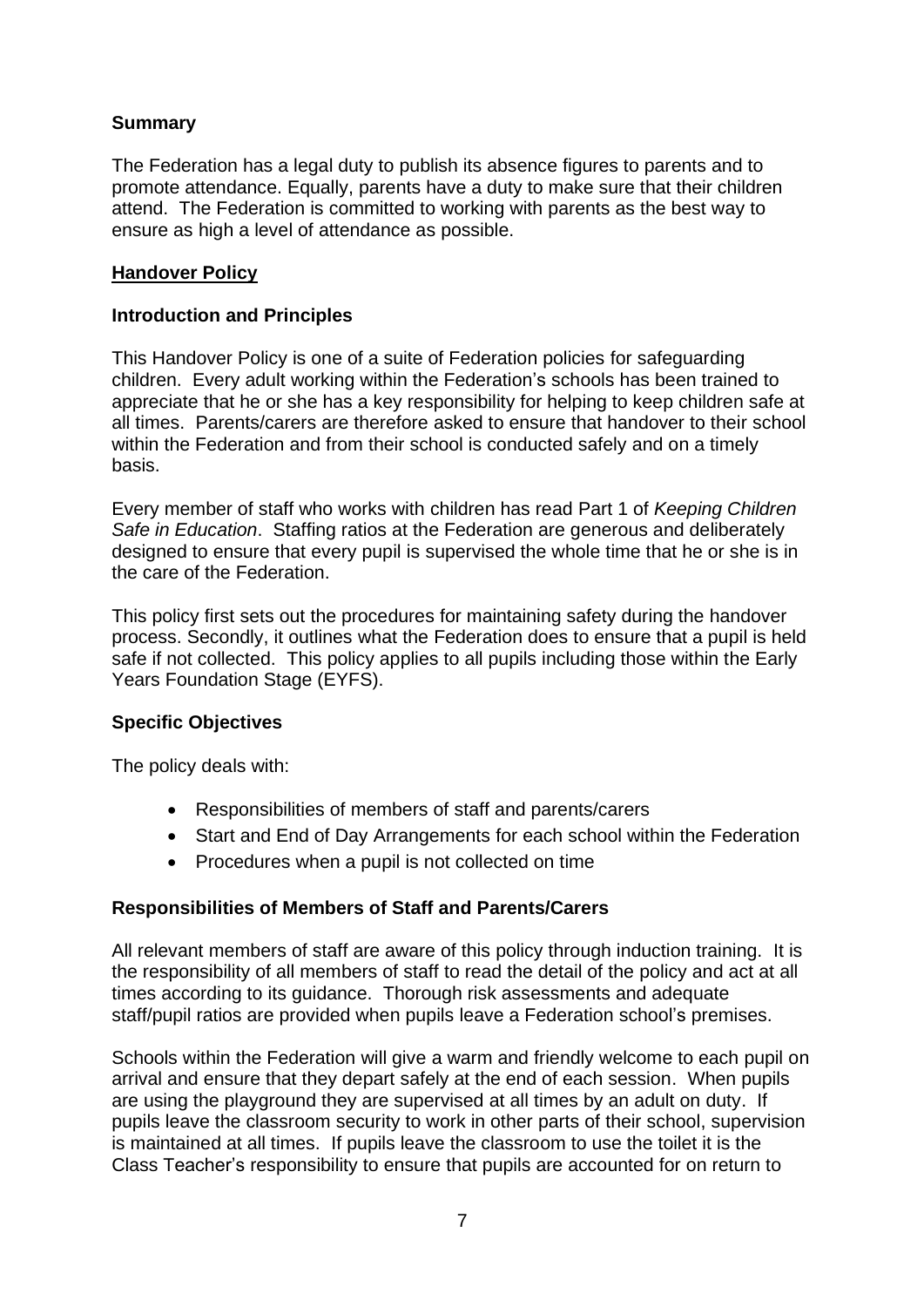the classroom. Pupils are educated in the importance of staying on their school site at all times unless accompanied by an adult.

It is the responsibility of parents/carers to ensure that they provide correct contact information when requested on a timely basis, to update their school within the Federation if contact information changes, and to know the procedures for handover of their child at the beginning and end of the day. Parents/carers must not leave children unattended before their school doors/gates are opened.

If parents/carers are unable to pick up their child from their school in person, they must alert their school in advance (preferably in writing) of the name of the adult who will do so, and ensure that such persons clearly identify themselves to a member of staff. If the member of staff is concerned that the person collecting the child is not acting on instructions from the parents/carers they will ask for their Headteacher to be summoned to make a final decision on releasing the pupil.

If parents/carers wish their children to walk home alone, this will be a matter for discussion between their Headteacher and parents/carers, based on an understanding of a pupil's age, maturity and previous experience. A 'home-time agreement' will need to be completed (Please see Appendix One for sample form). The relevant Headteacher reserves the right to refuse permission for a pupil to walk home alone depending on the distance and on any concerns the Federation may have at that time.

All pupils must be collected from clubs by an adult unless written permission is given for the pupil to walk home alone.

#### **Start and End of Day Arrangements**

#### *Procedures for Blackboys Church of England Primary School*

#### **Arrivals:**

- The school gates are closed at all times apart from a short time at the beginning of the school day,  $8.40$  am  $-8.55$  am, and at the end of the day 3.10pm – 3.30pm when a member of staff is present. At all other times, entry is via the intercom.
- Pupils should arrive no earlier than 8.40am unless they are attending breakfast club.
- Class 1 pupils line up and are taken into school by a member of staff at 8.55am.
- At 8.55am, the gate is closed and all pupils, except for those in Class 1, are instructed to go into their classrooms for a prompt start of the day.
- Late arrivals will require parents/carers to use the intercom and accompany their child/children to Reception to sign the late book.

#### **Departures:**

• The school gates will be opened at 3.10pm by a member of staff who will wait at the gate until it is closed.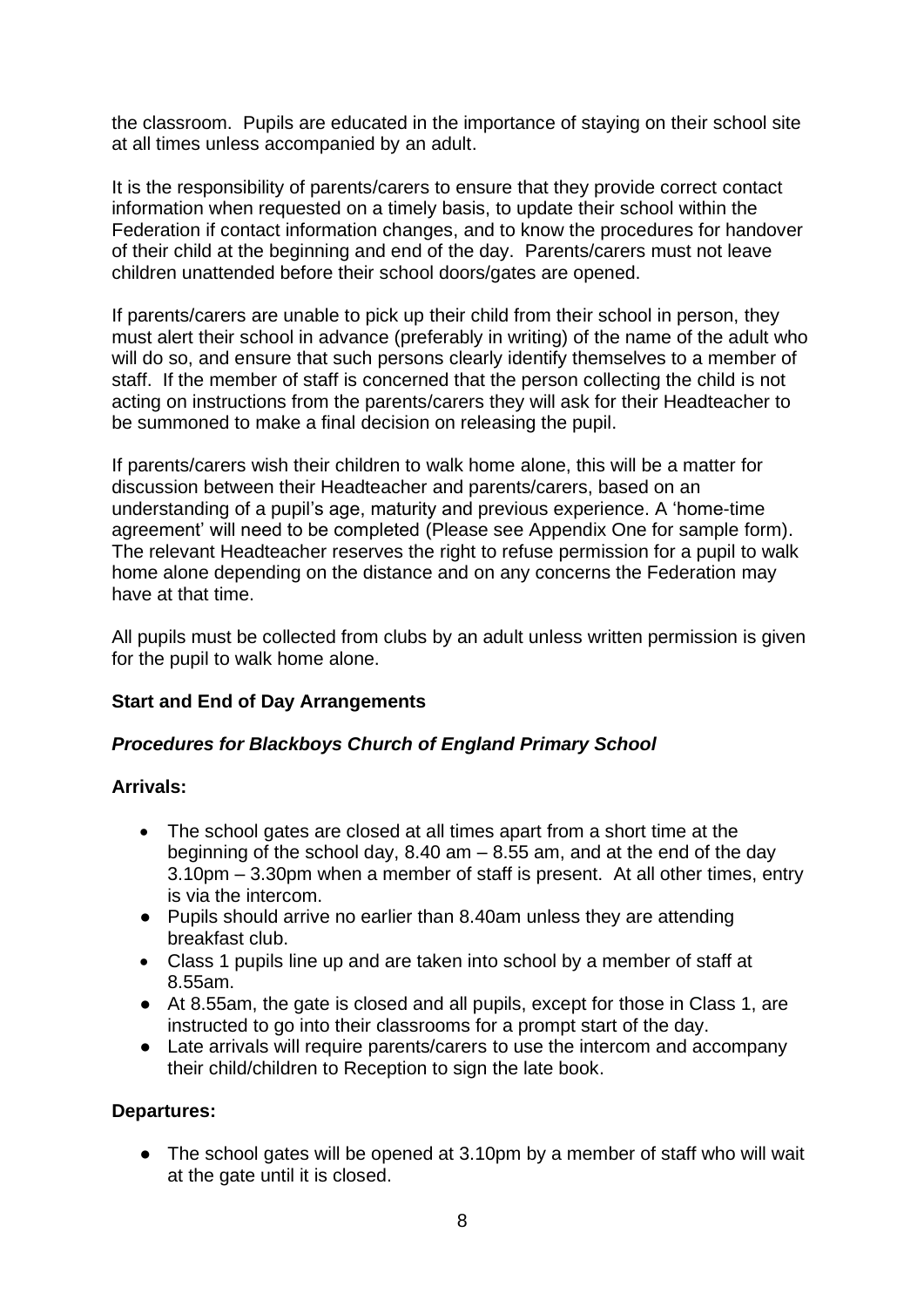- Classes 1 and 2 pupils are dismissed by their teachers from outside the door of their classroom directly to their parent/carer. Classes 3 and 4 pupils are dismissed and make their way independently from the cloakroom to the playground where they are collected.
- Parents/carers and children should stay together as they leave the playground
- Pupils attending after-school clubs will be brought to the school gate by the club leader or delegated person for collection.

#### *Procedures for Framfield Church of England Primary School*

#### **Arrivals: 'Kiss and Drop Procedure'**

In order to reduce congestion the school and PTFA operate a "Kiss and Drop" system. Pupils who are dropped off by vehicles should follow these safety points:

- 1. Do not arrive before 8.45am.
- 2. Drive carefully into the Memorial Hall Car Park as close as possible to the school side gate. Caution should be taken as queueing vehicles are likely.
- 3. Switch off your engine.
- 4. Wait for a member of staff/PTFA representative to approach your vehicle.
- 5. Children should get out on the passenger side and go straight into school with the member of staff/PTFA representative. Children must not run or walk across the car park.
- 6. Once the child/children are safely out of the car, please drive out of the car park, showing caution and consideration to both other vehicles and other parents/carers crossing the road.

Parents/carers arriving on foot should drop their child/children at the entrance gate to the small playground where they are able to watch them walk into the larger playground where they are met by a teacher/teaching assistant.

#### **Departures:**

- The school gate will be opened at 3.00 pm by a member of staff who will wait at the gate until it is closed.
- Pupils are dismissed by their Teachers from their outside classroom doors directly to their parent/carers.
- Parents/carers and children should stay together as they leave the playground/school premises.
- Pupils attending after-school clubs will be brought to the school front entrance door by the club leader or delegated person for collection. Those attending specific sports clubs which use the Memorial Hall will be collected from there as directed.

#### **Procedures to be followed by Members of Staff when a Pupil is not collected on time**

If a pupil is not collected from their school within a quarter of an hour of the agreed collection time, the school will take the pupil back inside to Reception and call the contact numbers for the parent or carers. The Class Teacher or other staff member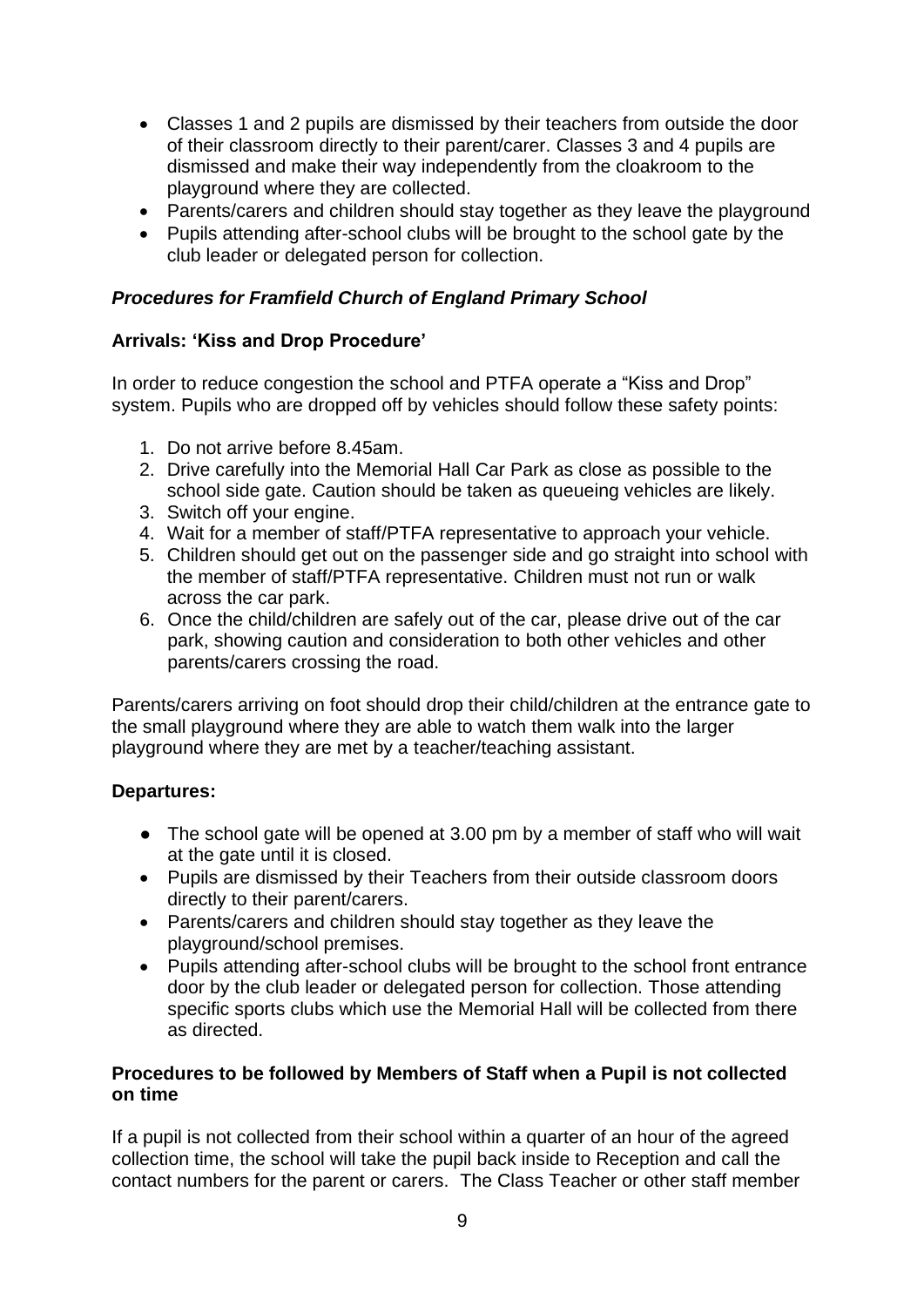will continue to call the numbers provided. If this continues for an hour or more after pick-up, he/she will call the emergency numbers for this pupil. During this time, the pupil will be safely looked after.

If there is no response from the parents' or carers' contact numbers, or the emergency numbers, by the time the school premises are closing, the relevant Headteacher will:

- 1. Contact the Single Point of Advice (East Sussex Safeguarding Children Partnership (SCP), who will make emergency arrangements for the child, will arrange for a visit to be made to the child's house and will check with the Police.
- 2. Make a full written report of the incident.

#### **Contact**

Should you have any specific questions relating to the contents of this policy or guidance please do not hesitate to speak to your child's Teacher or their Headteacher.

#### **Review**

This policy will be reviewed as it is deemed appropriate, but no less frequently than every two years. The policy review will be undertaken by the Federation's Headteachers and the Governing Body's Policies Working Party.